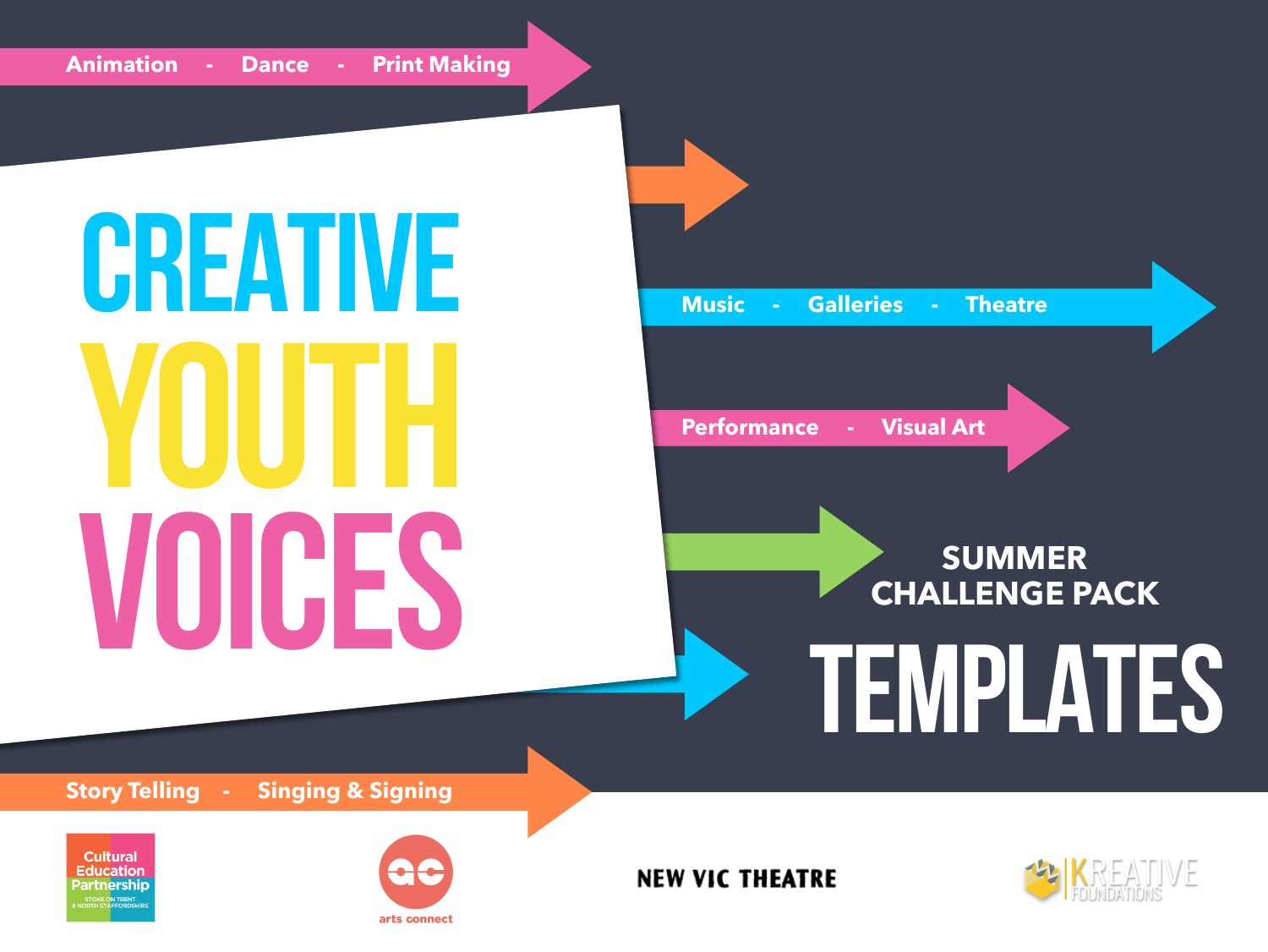# **HUW TU<br>COMPLETE** THE CHALLENGE PACK

There's so much to explore!



## CHALLENGE INSTRUCTIONS

As we explained in the Challenge Pack, there are instructions throughout to help you to complete each challenge.

## USING THE TEMPLATES

Within the Challenge Pack there are lots of opportunities for you to create your own art and reviews.

Here we've provided some templates to help you to respond to some of the challenges.

As you'll see, we haven't created templates for every activity. This is because we want you to be as creative as possible - write, draw, take photos, perform, collage etc.

But most importantly... have FUN!

### SHARE YOUR CREATIONS

Don't forget... we'd love to see your creations and reviews. If you're under 18 please ask a parent or guardian to share them with us via social media, using:

**@stokecep #CreativeYouthVoices**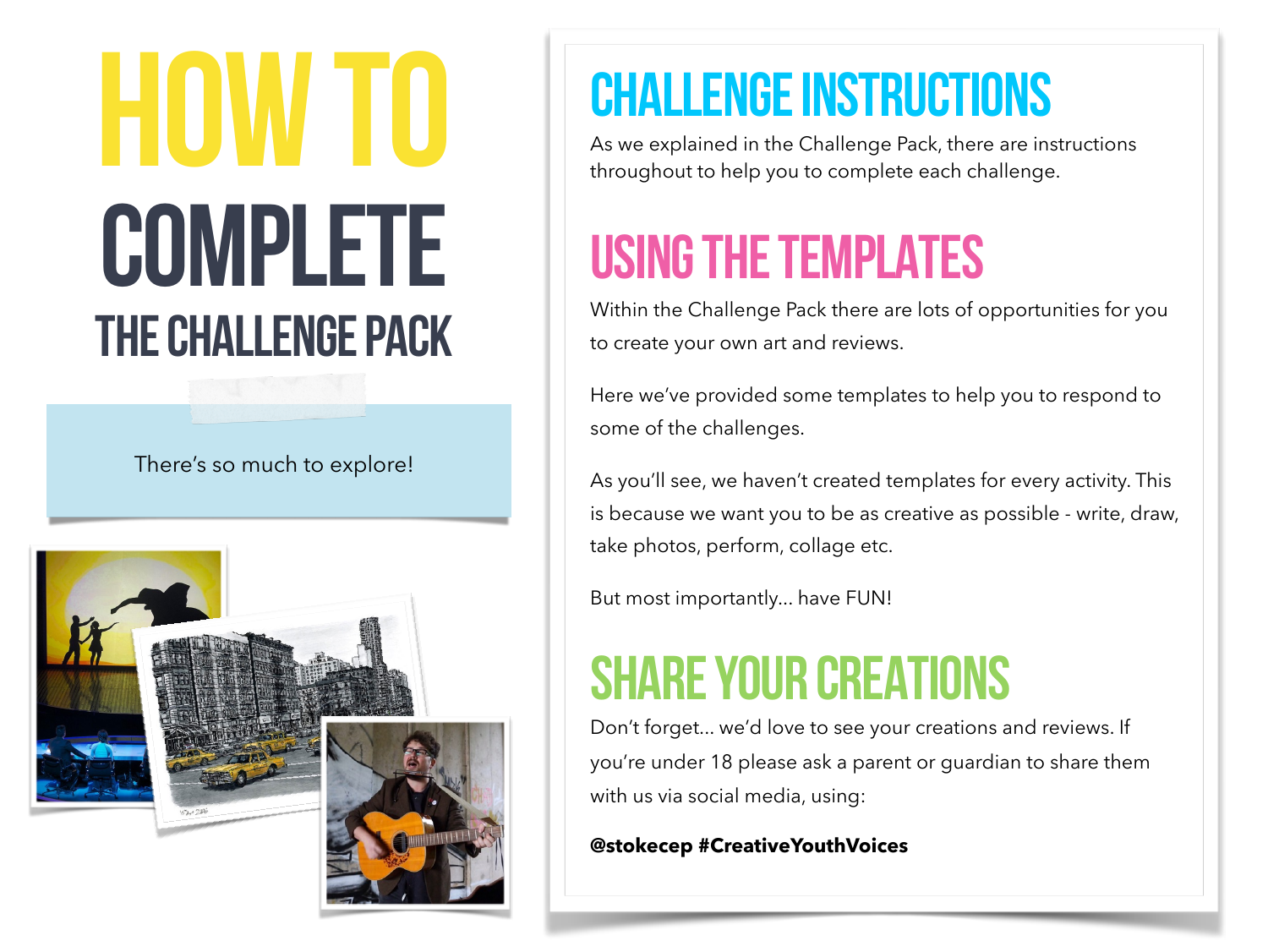# ORGANISE YOUR Thoughts & opinions CHALLENGE TWO & THREE YOUNG REPORTERS...

#### **How to complete this challenge:**

When sharing your thoughts and opinions, it's always a great idea to organise what you want to say or demonstrate.

Try to answer these questions in the blank boxes provided, about your favourite art experience (1, 2, 3 or 4)

| <b>WHAT</b>  | experience did you explore                              |
|--------------|---------------------------------------------------------|
| <b>WHO</b>   | made it & what do you think inspired<br>them to make it |
| <b>WHEN</b>  | was it made                                             |
| <b>WHY</b>   | did you enjoy it / why did it inspire you               |
| <b>HOW</b>   | will it change the way you create your<br>own work      |
| <b>VIEWS</b> | how do you feel about it / how did it<br>make you feel  |

# **WHAT WHO WHEN WHY HOW VIEWS**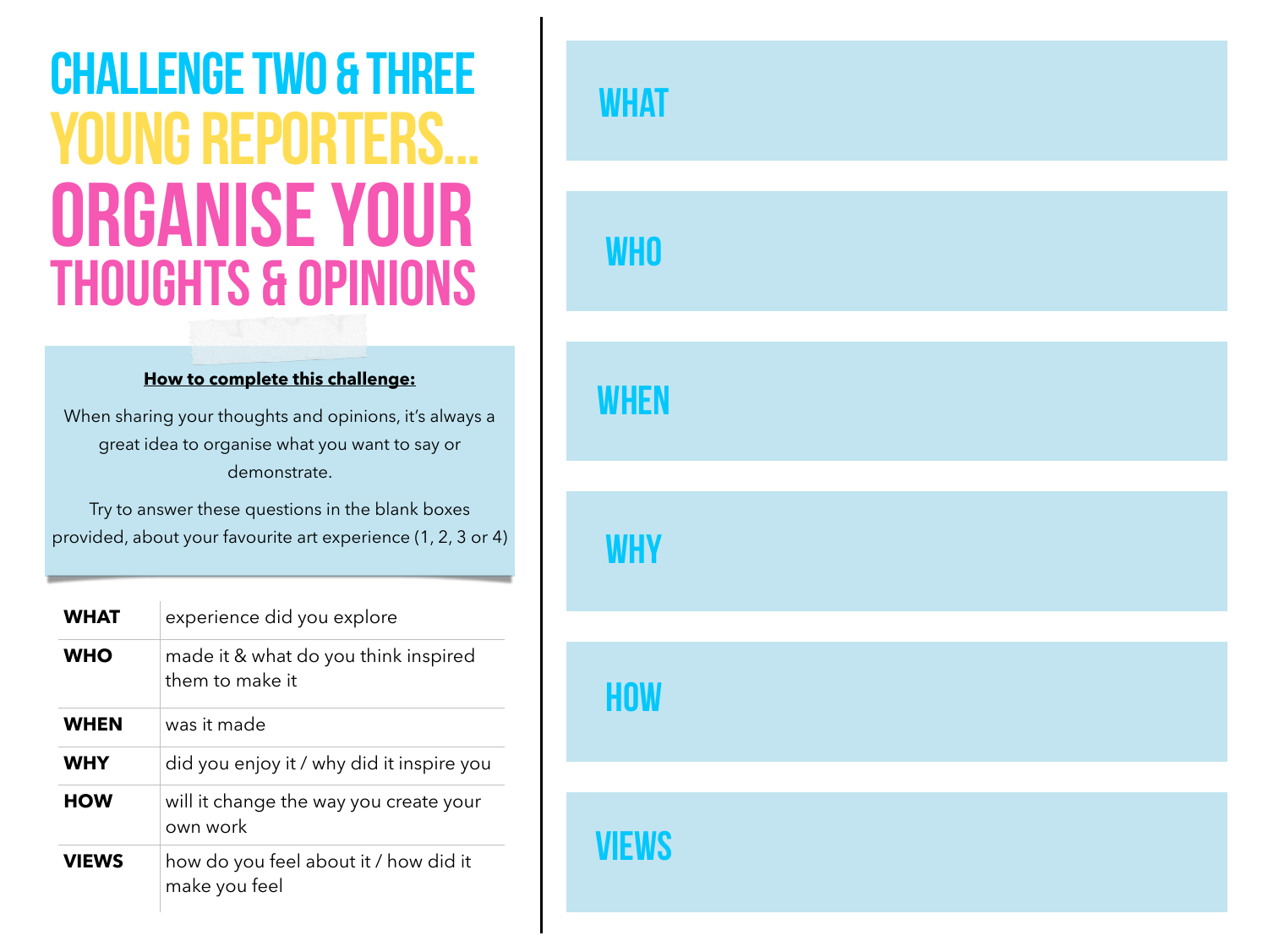# **CHALLENGE FOUR** CONTINUE exploring

Now that you've explored the arts and cultural destinations we found, why not look for some of your own!

If you could go to any arts and cultural destination, where would it be?

### **How to complete this challenge:**

In the box, design an admissions ticket for the destination you chose, and tell us why you'd love to go there.

### **MY TICKET TO DISCOVER ART...**

**WHY I'D LOVE TO GO HERE:**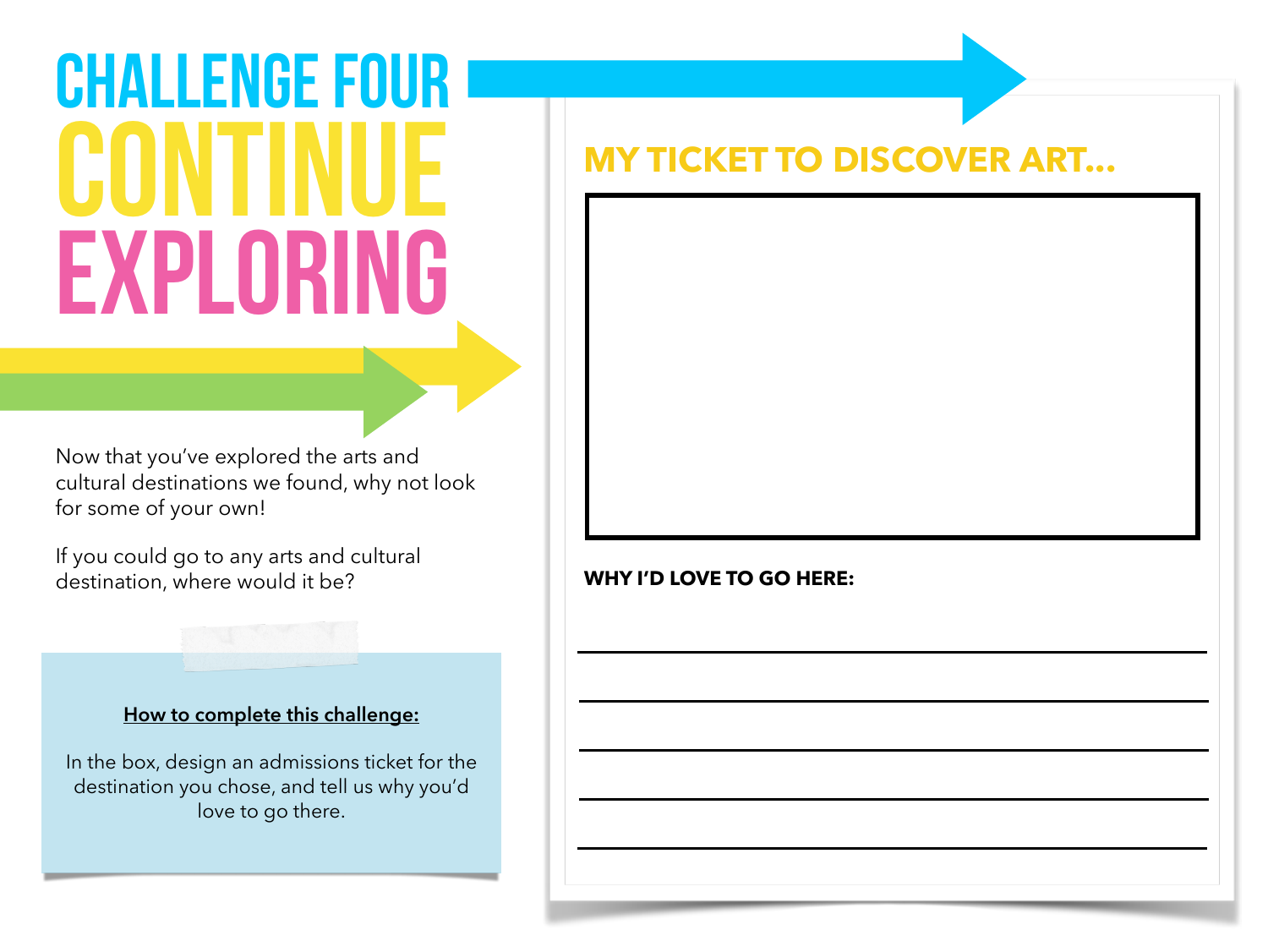## WHAT DOES THE CULTURAL EDUCATION PARTNERSHIP MEAN TO YOU? CHALLENGE FIVE

### **Cultural Education Partnership**

**STOKE ON TRENT & NORTH STAFFORDSHIRE** 

### **How to complete this challenge:**

In the box provided, tell us what Stoke-on-Trent & North Staffordshire Cultural Education Partnership means to you. Take a look at our website first, [www.stokecep.co.uk,](http://www.stokecep.co.uk) where you can find out all [about us, the projects](http://www.stokecep.co.uk) we deliver, and lots more.

### WHAT IT ALL MEANS TO ME..

(TELL US IN ANY FORMAT YOU LIKE)